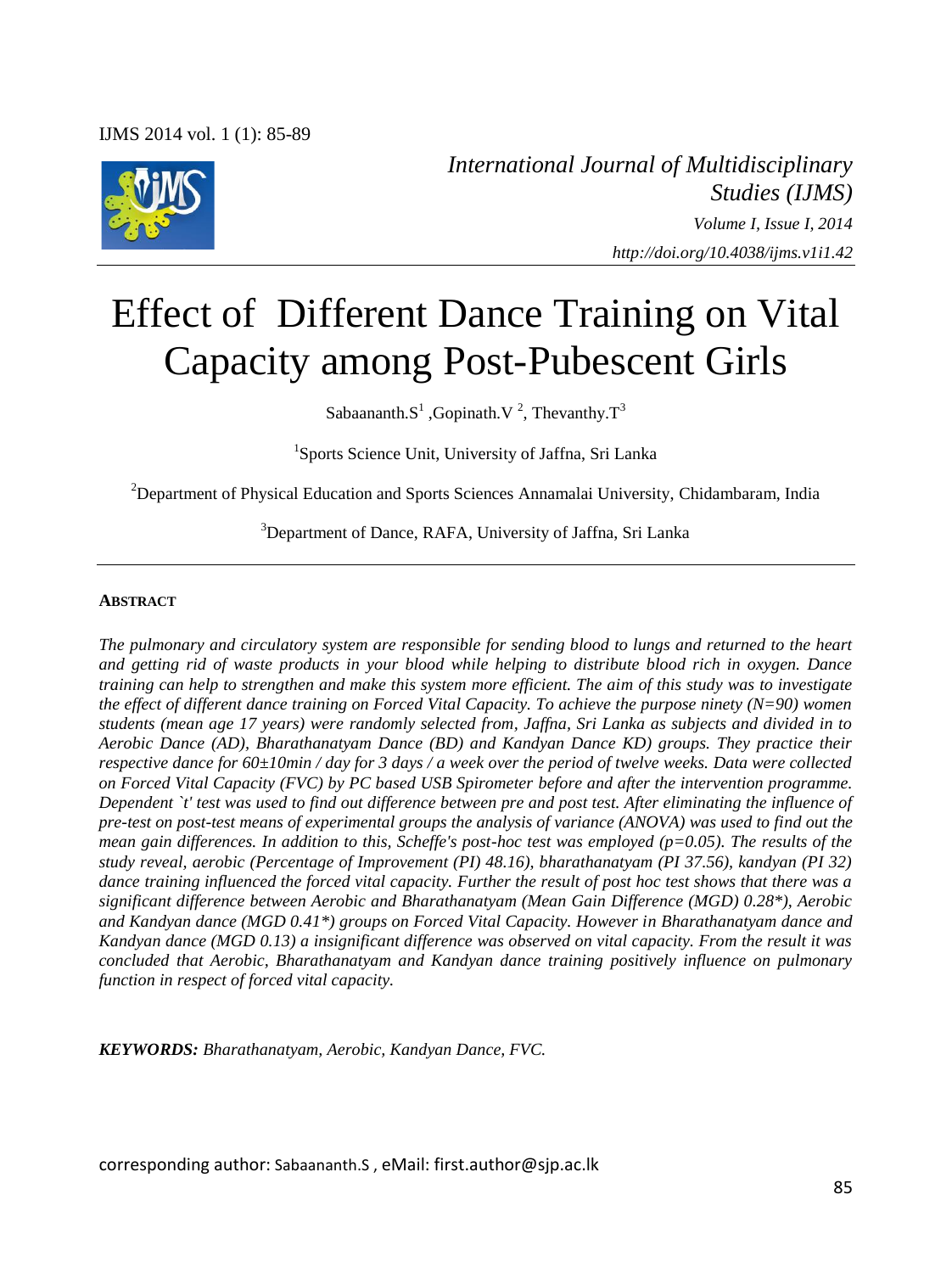## **1. INTRODUCTION**

The cardiorespiratory system is responsible for sending blood to lungs and back to the heart and getting rid of waste products in your blood while helping to distribute blood rich in oxygen. Exercise can help strengthen and make this system more efficient. Pulmonary functions are generally determined by respiratory muscle strength, compliance of the lung and thoracic cavity, airway resistance and elastic recoil of the lungs<sup>1</sup>. Long-term exercise can help to make the muscles that expand the lungs stronger and more efficient. This can increase the amount of expansion of the chest to breathe in more air with each breath and increase thenumber of capillaries around the alveoli, or air sacs, enabling to absorb oxygen in the blood quicker. This results in being able to exercise at a higher intensity for a longer period of time.

It is acknowledged that low physical activity and fitness levels are associated with ill health. $2-5$  Although, there is evidence that exercise can be of benefit to health, it must be regular, if these benefits are to be attained/maintained. Thus, it is important that regular physical activity is encouraged and that appropriate exercise sessions are promoted. However, the mode of exercise must be acceptable to the target population that is, the participants must find the activity enjoyable and be able to participate regularly and it may be necessary to show that the exercise prescription is effective in improving fitness levels. Dance may also be regarded as a form of nonverbal communication between humans.<sup>6</sup> Dance involves the body, emotion and mind: it is both a physical activity and a means of expression and communication. Gymnastics, figure skating and synchronized swimming are sports that incorporate dance, while martial arts kata are

often compared to dances. Dance may also be regarded as a form of nonverbal communication between humans. Motion in ordinarily inanimate objects may also be described as dances (the leaves danced in the wind).<sup>7</sup>

The physiological response to dance is dependent on the intensity, duration and frequency of the exercise as well as the environmental conditions. During dance practice, requirements for oxygen and substrate in skeletal muscle are increased, as are the removal of metabolites and carbon dioxide. Chemical, mechanical and thermal stimuli affect alterations in metabolic, cardiovascular and ventilator function in order to meet thes[e](http://oqosuqe.pev.pl/metabolic-demands-fast-twitch.php) [increased demands.](http://oqosuqe.pev.pl/metabolic-demands-fast-twitch.php) [A good dancer must also](http://oqosuqe.pev.pl/metabolic-demands-fast-twitch.php)  possess great coordination, highly developed kinesthetic awareness and control balance in motion. Endurance is essential to continue prolonged dance performance to develop awareness of space, a strong sense of rhythm, and an appreciation of music. Particularly in theatrical dance, the dancer must be able to project movement clearly and make its expressive qualities intelligible to the audience. Grace, fluidity, and the harmony of the body are also frequently desired in the dancer, as is physical beauty.<sup>8</sup>

Aerobic dance: In the early 70's, Jacki Sorenson developed a fitness program now known as aerobic dance, which was designed to improve cardiovascular endurance. It involves choreographed routines made up from various dance steps and other movements including walking, running and skipping. It also involves muscle conditioning exercises for the abdominal, legs and arms.<sup>9</sup> Aerobic dance is appropriate for the general public since skill and technique are not emphasized Bharatanatyam: [very popular and oldest of all](http://natyanjali.blogspot.com/2008/08/bharatnatyamthe-first-indian-classical.html)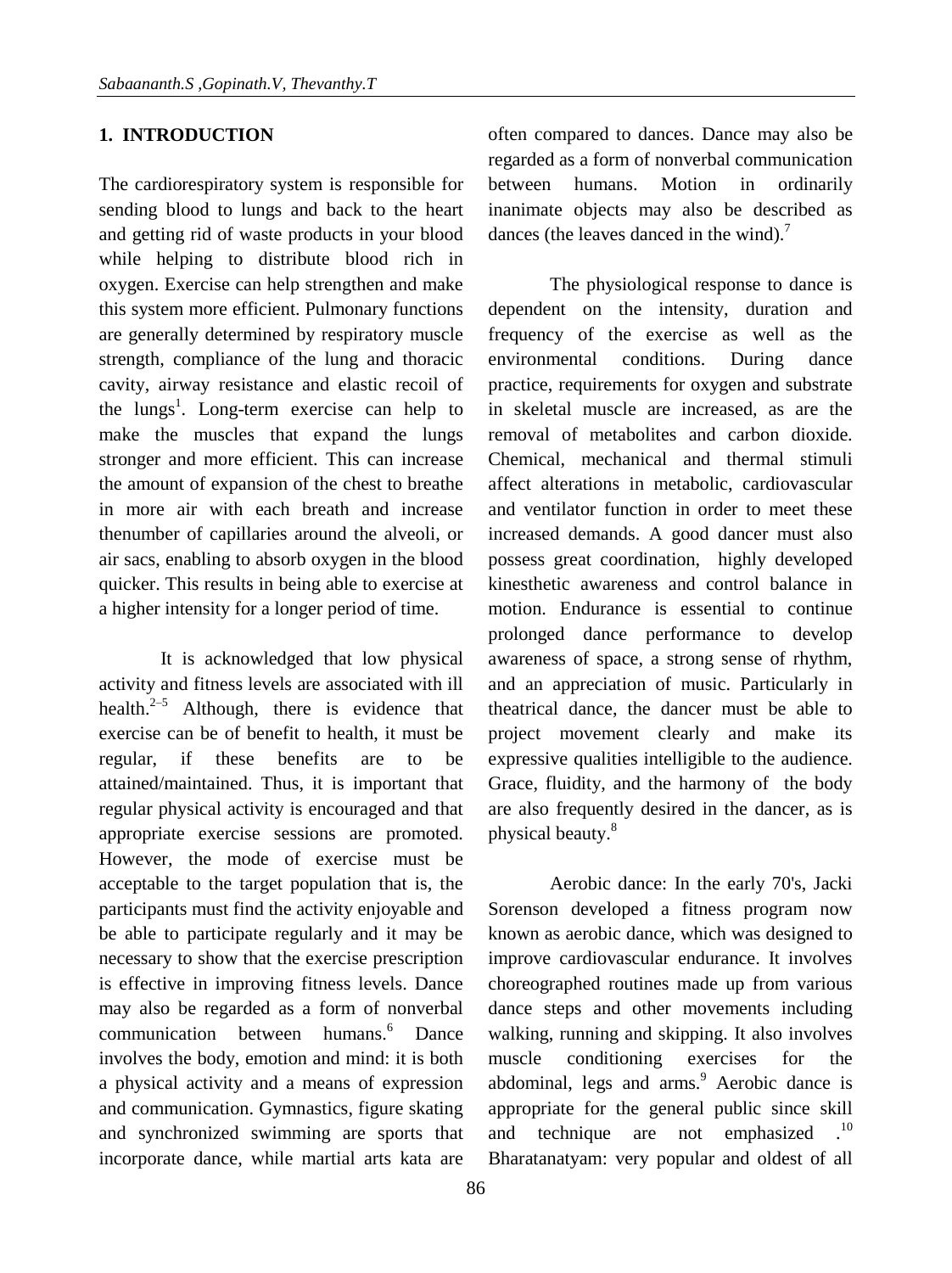classical dance forms. The general etymology of Bharathanatyam is BHAva (expression) + RAga (music) + TAla(rhythm) + NATYAM(dance).<sup>11</sup> The variety style of the dance and musical accompaniment provide the people with tastes in performing them. Kandyan Dance: is a dance form that originated in an area called Kandy of the Central region of Sri Lanka. But today it has been widespread to other parts of the country.<sup>12</sup> The dance waned in popularity as the support for the dancers from the Kandyan kings ended during the British period. It has now been revived and adapted for the stage and is Sri Lanka's primary cultural export. $^{13}$  Forced vital capacity is the maximal volume of gas that can be expelled from the lungs by forceful effort following a maximal inspiration.<sup>14</sup> Hence the purpose of the study was to find out the effect of different dance training on forced vital capacity among post pubescent girls.

## **2. MAERIALS AND METHODS**

To achieve the purpose ninety (N=90) women students (mean age  $17 \pm 1.3$  years) were randomly selected from, Jaffna, Sri Lanka as subjects and divided in to Aerobic Dance (AD), Bharathanatyam Dance (BD) and Kandyan Dance (KD) groups. They practiced their respective dance for 60±10min / day for 3 days / week over the period of twelve weeks. Data were collected on Forced Vital Capacity (FVC) by PC based USB Spirometer before and after the intervention programme. Dependent 't' test was used to find out the difference between pre and post test. After eliminating the influence of pre-test on post-test means of experimental groups the analysis of variance (ANOVA) was used to find out the mean gain differences. In addition to this, Scheffe's post-hoc test was employed  $(p=0.05)$ .

## **3. RESULTS**

**Effect of different dance training on vital capacity among post pubescent girls.**

| Variable  | Group     | t' value | Magnitude<br>of<br>improveme<br>nt in % | value<br>$\cdot f$ | <b>CI</b> |
|-----------|-----------|----------|-----------------------------------------|--------------------|-----------|
|           | AD        | 21.32*   | 46.16                                   |                    |           |
| <b>VC</b> | <b>BD</b> | 8.88     | 37.56                                   | 8.18*              | 0.25      |
|           |           | $\ast$   |                                         |                    |           |
|           | KD        | 7.77     | 32                                      |                    |           |
|           |           | $\ast$   |                                         |                    |           |

\*Significant at .05 level of confidence. with df (2, 29) is 2.04, TV : 0.05 df 2 and 87 =3.10

The result of the study on vital capacity indicates that there was significance difference between pre and post test among the Aerobic, Bharathanatyam and Kandyan Dancers. Further the result of post hoc test shows that there was a significant difference between Aerobic and Bharathanatyam (Mean Gain Difference (MGD) 0.28<sup>\*</sup>), Aerobic and Kandyan dance (MGD 0.41\*) groups on Forced Vital Capacity. An insignificant difference was observed between Bharathanatyam dance and Kandyan Dance (MGD 0.13) insignificant difference on vital capacity.

#### **4. DISCUSSION**

Inactivity and low cardio-respiratory fitness are recognized as important causes of morbidity and mortality.<sup>15,16</sup> It is generally accepted that people with higher levels of physical activity tend to have higher levels of fitness and that physical activity can improve cardio respiratory fitness.<sup>17</sup> Dance is a predominantly intermittent type of exercise. In choreographed dance training is demanding and is a form of energetic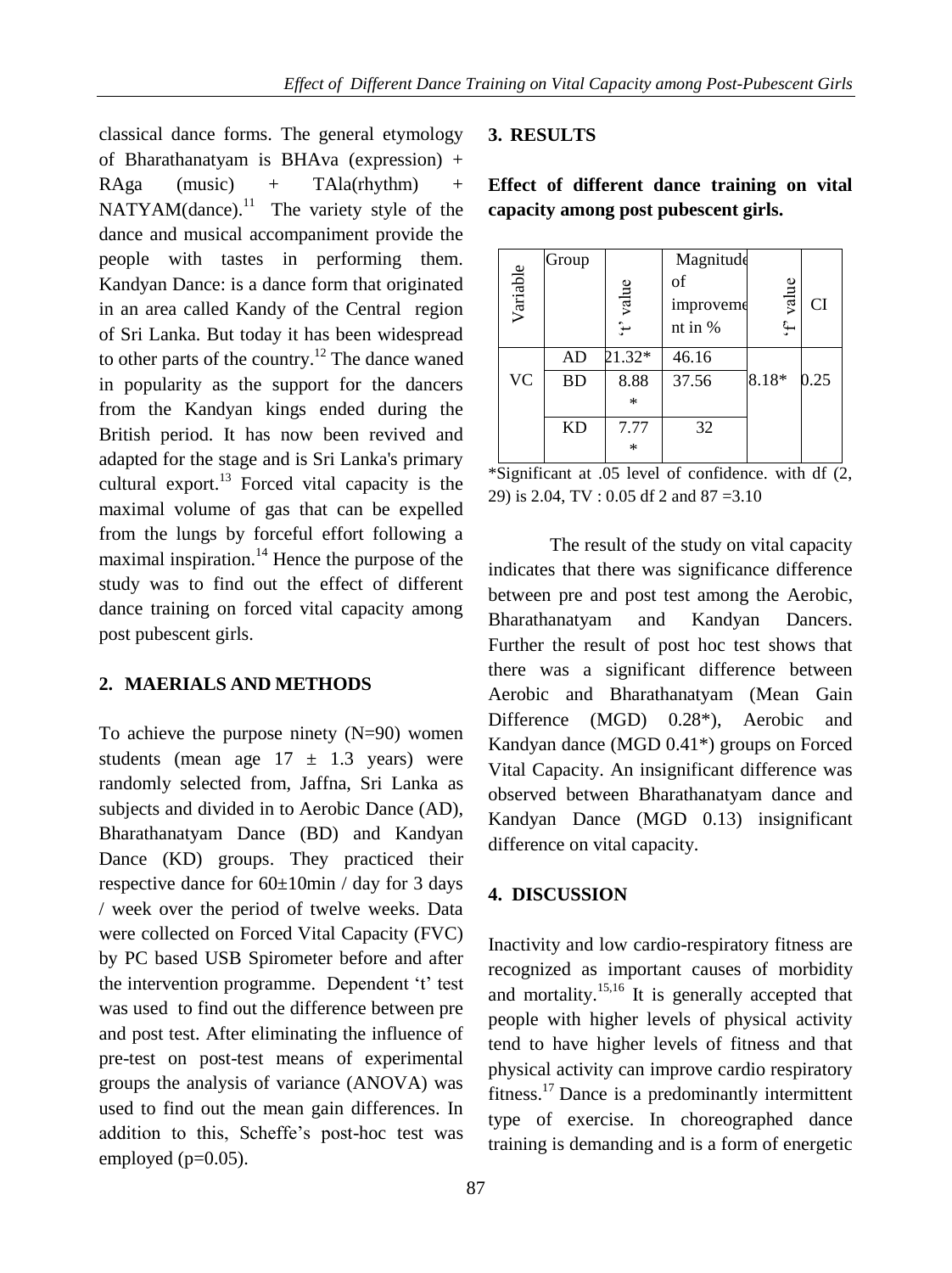physical movement. In the present study, FVC increased significantly in the experimental groups after twelve weeks of dance training. Other studies comparing respiratory function among men and women engaged in various sports found that sports person have higher level of pulmonary function than sedentary people.<sup>18</sup> Our result correlates with Y.J. Cheng et al, Who showed in their study that physica[l](http://wiki.sdstate.edu/@api/deki/files/995/=aerobic_exercise_for_lung_function.pdf) [activity improved pulmonary function in](http://wiki.sdstate.edu/@api/deki/files/995/=aerobic_exercise_for_lung_function.pdf)  [healthy sedentary people.](http://wiki.sdstate.edu/@api/deki/files/995/=aerobic_exercise_for_lung_function.pdf)<sup>19</sup> Our study also corresponds with Reza Farid et al. Who have showed improvement in pulmonary function with aerobic type exercise in asthma patients.<sup>20</sup> Cedric Nourrey et al Showed in a prospective study, aerobic exercise improves pulmonary function and alters exercise breathing patterns in children.<sup>21</sup> K.D. Bruce G Nickerson et al have shown their study that distance running programmes improved fitness in asthmatic children or changes in exercise induced bronchospasm. $^{22}$  C.J Clark found that cardiorespiratory fitness significantly improved and breathlessness decreased over a wide range of work corresponding to activities of healthy people; and thus provides further support for the dance training being an important component of pulmonary rehabilitation. $^{23}$ Present study also correlates with the above findings and showed that the experimental groups were able have more powerful and more effective expiration as opposed to what they had been before.

## **CONCLUSION**

Hence it may be concluded that, Aerobic Bharathanatyam and Kandyan dances are effective methods to improved pulmonary function in respect of vital capacity for female dancers.

# **IMPLICATION**

In brightness of these studies and with enlarged understanding of the artists there is a need to prepare physiologically to tolerate extreme theater demands.

# **REFERENCE**

- COTES JE. (1975). Lung function assessment and application in Medicine. 3rd ed. Oxford: Blackwell Scientific publications.
- BLAIR SN, KOHL HW, (1989). Paffenbarger RS,et al. Physical fitness and all-cause mortality. A prospective study of healthy men and women. JAMA;262:2395–401.
- DARGIE HJ, GRANT S. (1991). Exercise.BMJ;303:910–13.
- BLAIR S, CONNELLY J. (1994). How much physical activity should we do? The case for moderate amounts and intensities of physical activity. The Health of the Nation. 22:1–13.
- BOUCHARD CR, SHEPHARD R, STEPHENS T. (1994). Physical activity, fitness and health: international proceedings and consensus statement. Champaign,IL: Human Kinetics.http://en.wikipedia.org/wiki/Dance.
- JAYNE C.BERNASCONI, NANCY E. SMITH. (2008). Aerial Dance. Human Kinetics; 1 edition. Pp 14. http://www.academicroom.com/topics/whatis-dance.
- BLYTH, M., & GOSLIN, B.R. (1985). Cardiorespiratory responses to "aerobic dance". Journal of Sports Medicine, 25, 57- 64.
- PERRY, A., MOSHER, P., LAPERRIÈRE, A., ROALSTAD, M., " OSTROVSKY, P. (1988). A comparison of training responses to interval versus continuous aerobic dance. The Journal of sports Medicine and Physical Fi tness,  $\sim 8$ , 274-279.